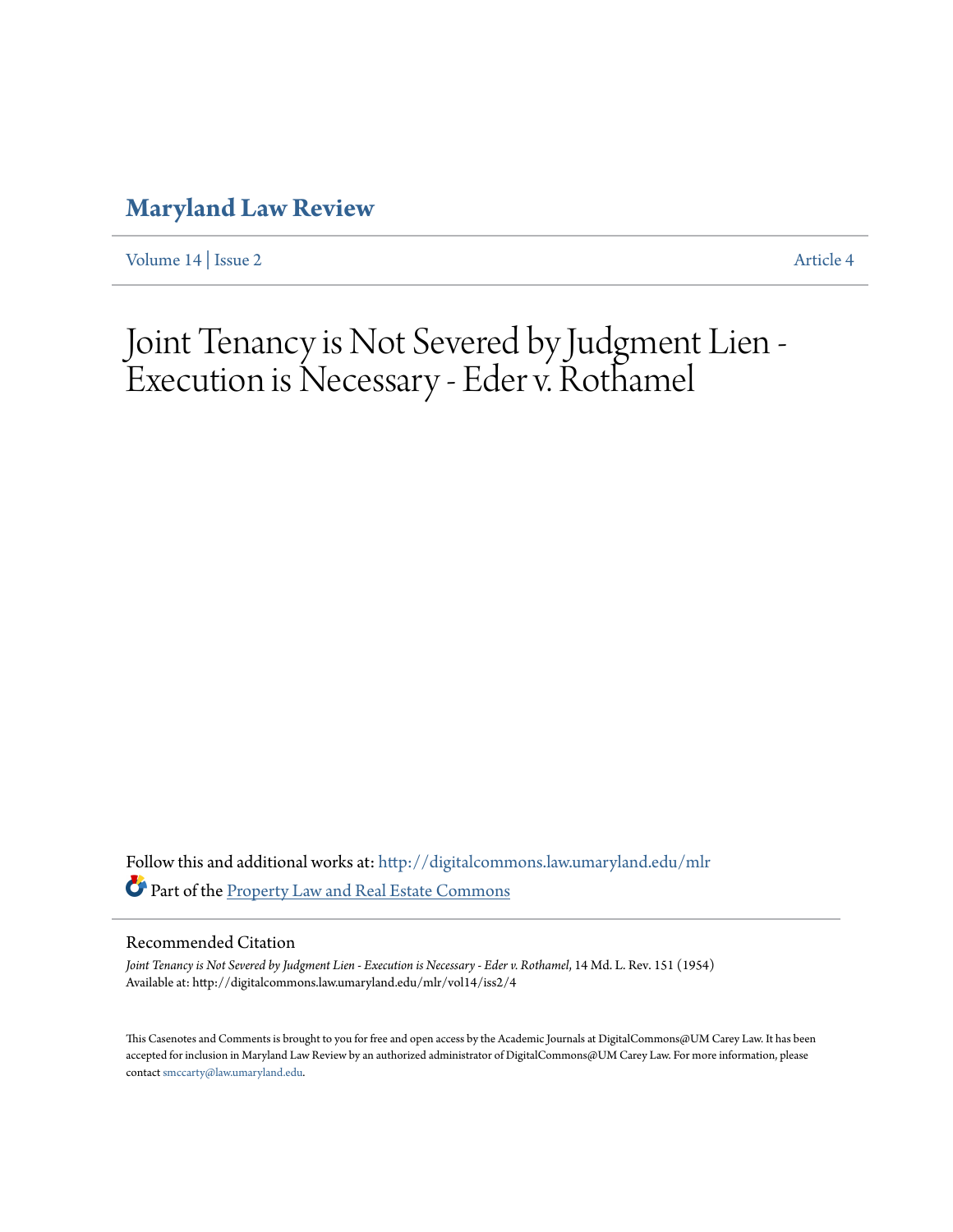## **Casenotes**

## **JOINT TENANCY IS NOT SEVERED BY JUDGMENT LIEN — EXECUTION IS NECESSARY**

#### *Eder v. Rothamel'*

The appellant, (plaintiff below), secured a judgment against William H. Rothamel for \$800 with interest and costs on January 15, 1940. On January 10, 1952, he caused to be issued out of the Superior Court of Baltimore City a writ of *Scire Facias* against the heirs, administrators and terre tenants of said judgment debtor to keep alive and in force the said judgment and lien thereon. At the time of the docketing of the judgment the debtor had been seized and possessed of an undivided interest as a joint tenant in certain fee simple property in Baltimore City with three other such tenants. Without any execution having been attempted on the judgment, the debtor died on January 18, 1941. One of the surviving tenants subsequently died on October 28, 1947, and the two survivors thereafter on May 15, 1951, conveyed the property to a bona fide purchaser for value. The subsequent purchaser and various interested parties defended against the action, which was heard on an agreed statement of facts. The sole question on appeal was: Will the interest of one joint tenant, who is a judgment debtor upon his death, pass to his surviving joint tenant free from the lien of the judgment, when no execution on the said judgment had been made during the lifetime of the judgment debtor? In rendering judgment for the defendants the Superior Court (Carter, J.) held that the right of survivorship prevailed over that of the encumbrance and once the judgment lien was subordinated to this vested equity there remained no property of the deceased debtor which could be subject to execution.

In an excellent review and analysis of similar proceedings in other jurisdictions and the text authorities,<sup>2</sup> Judge Carter was led to the sound opinion that the mere burden of a judgment lien, without execution, upon the interest of one of several joint tenants will not interrupt any of the characteristic unities of that tenancy so as to effect a sever-

**<sup>&#</sup>x27;95** A. **2d** 860 **(Md., 1953).**

<sup>&</sup>lt;sup>2</sup> TIFFANY, REAL PROPERTY (3rd Ed., 1939), Sec. 425, and others.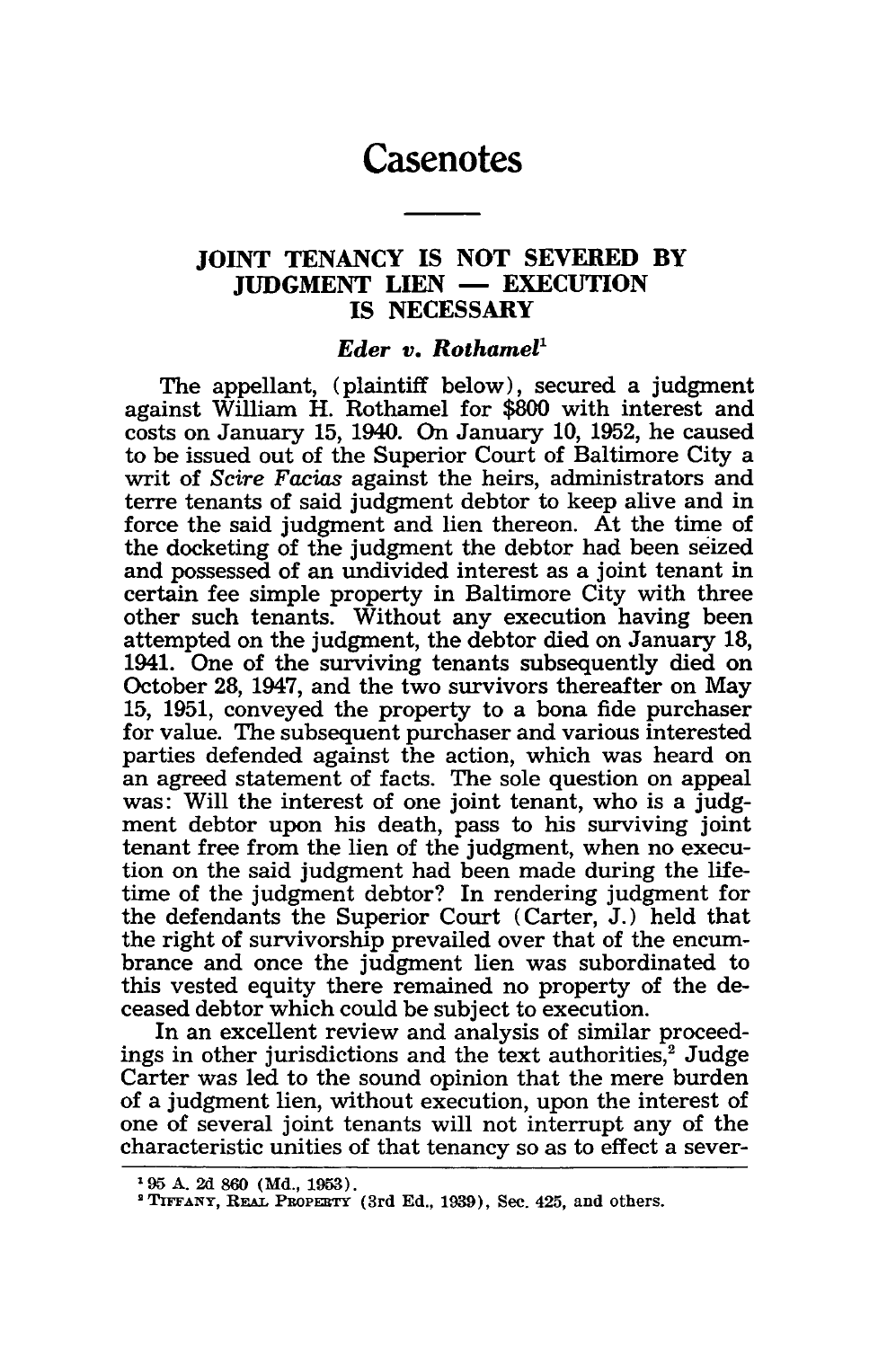ance that would retain such a property interest in such tenant's heirs as would be subject to execution.3

The rights of judgment creditors being derived wholly from statute, the appellant on appeal contended that the history of those pertinent Maryland statutes had been to subordinate the right of survivorship in favor of the right of encumbrance. In support of this statutory interpretation the appellant argued for a strict construction of the Statute of 1732' and Art. 26 of the 1951 Code in order to exclude this equity of survivorship. The essence of such contention was that inasmuch as these statutes made no distinction as to what type of defendant debtor's property interest would be subject to the lien and/or execution, it would be improper to delete joint tenancies from the scope of the statutes, in the absence of specific exceptions. The appellant relied in part on the case of *Coombs v. Jordan,5* wherein the Court of Appeals, in examining the historical basis and significance of the Act of 1732, held that in order to satisfy a judgment an undivided interest in a tobacco warehouse and proceeds should be applied in satisfaction.

However, upon further examination of the *Coombs* case it would appear that the Court in that case did not intend to have their decision extended as far as the appellant contended, for, by dictum, the Court made the definite point that judicial liens upon real estate or equitable interests in lands are subject to any prior liens or equities, as to order of satisfaction. The rule of the *Coombs* case was merely a restatement of the proposition that property of a judgment debtor is generally liable to be seized and sold for the satisfaction of a judgment. Such generalization is not in point on the present issue, nor did the Court in that case intend the scope of that generalization to extend to the present issue. This distinction seems readily justified in view of the specific language in the case of *Lee v. Keech.6* In this later case the Court, in holding that a judgment creditor of an heir did not have sufficient interest in the estate to contest a will, stated that the statutory lien of a judgment:

*5 Ibid.*

**0151 Md. 34, 37, 139 A. 529 (1926).**

**<sup>02</sup> COKE IDON LITTLEDN, Sec. 286, p. 184b (1853) : 2 BLACKSTONE COM-**MENTARIES (Lewis's **Ed., 1902),** Sec. **185; 2 TIFFANY, REAL PROPERTY (3rd Ed., 1939),** Sec. 425; Zeigler **v.** Bonnell, **52** Cal. **App. 2d 217, 126 P. 2d 118 (1942) ;** Van Antwerp **v. Horan, 390 Ill. 449, 61 N. E. 2d 358, 161 A. L. R. 1133 (1945.) ; Musa v. Segelke & Kolhaus Company, 224 Wis. 432, 272 N. W. 657, 111 A. L. R. 168 (1937).**

**<sup>&</sup>quot;5 George 2, c. 7, 2 ALEXANDEM'S BRITISH STATUTES (Coe's Ed., 1912)** 964 — "An Act for the more easy Recovery of Debts in his Majesty's ...<br>Colonies in America" — 1732; considered in Coombs v. Jordan, 3 Bland 282<br>(1831). Codified in Md. Code (1951), Art. 26, Sec. 21.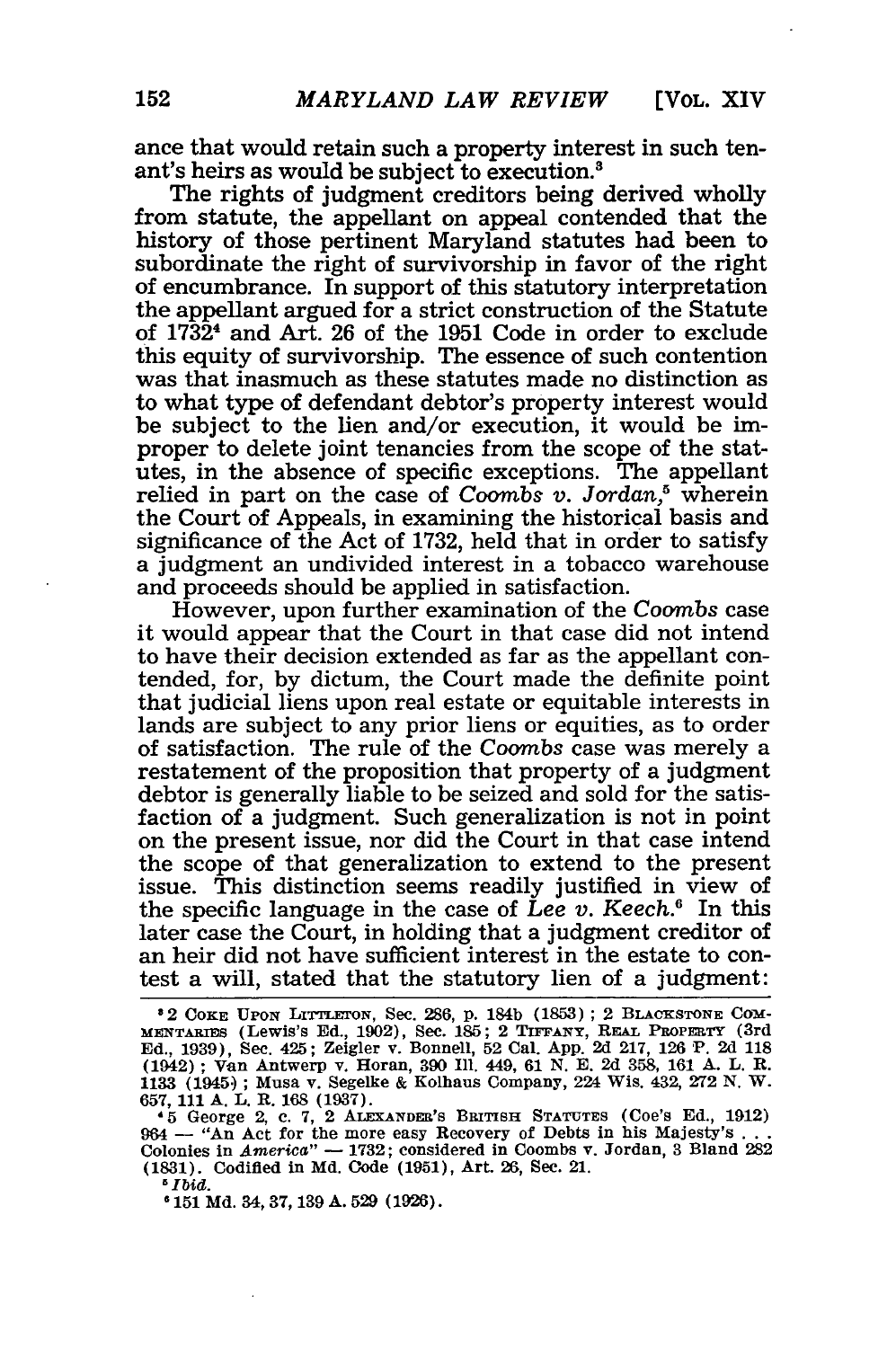**"...** 'gives the judgment creditor no right to the land nor any estate in it' **.** . **.** 'Such lien secures the creditor neither *jus in rem* nor *jus ad rem'.* **.** . 'A judgment lien on land... constitutes no property or right in the land itself. It confers only a right to levy on same'.. . It has no effect on prior, undisclosed equities, for the judgment creditor is neither in fact or in law a *bona fide* purchaser."

And as to the basis of this lien the Court said:

"Except for the passage of the Act 1904, Ch. 535, embodied in Code, Art. 16, Sec. 152, the judgment creditor would not, as a general rule, be even a proper party in a proceeding to partition real estate in which the debtor is interested. And what the judgment creditor has is rather in the nature of a remedy, than of an estate; and as such it is subject to legislative control and may be changed by statute without any constitutional inhibition." $\bar{a}$ 

In Wisconsin, the case of *Musa v. Segelke and Kolhaus Co.,8* citing as supporting authority *Lee v. Keech,9* held that the right of a joint tenant was subject to and limited by the right of survivorship, and unless the joint tenancy was destroyed during the life time of the joint tenants by an effective severance the interest of the deceased would pass to the survivor and there would no longer exist any estate or property rights in the deceased, the mere docketing of a judgment not of itself being sufficient interruption of any of the unities to effect such severance.

Also, in California, the case of *Zeigler v. Bonnell,10* held that until a levy is made upon a judgment the property is not affected by an execution. In discussing the effect of a judgment lien upon property held in joint tenancy, the California Court said that if such creditor did not wish to immediately execute he could:

**"...** keep his lien alive and wait until the joint tenancy is terminated by the death of one of the joint tenants. If the judgment debtor survives, the judgment lien immediately attaches to the entire property. If the judgment debtor is the first to die, the lien is lost. If the creditor sits back to await this contingency, as re-

*<sup>7</sup>Ibid,* **37.**

*s Supra,* **n. 3.**

*Supra,* **n. 6.**

**<sup>10 52</sup>** Cal. **App. 2d 217,** *126* P. **2d 118 (1942).**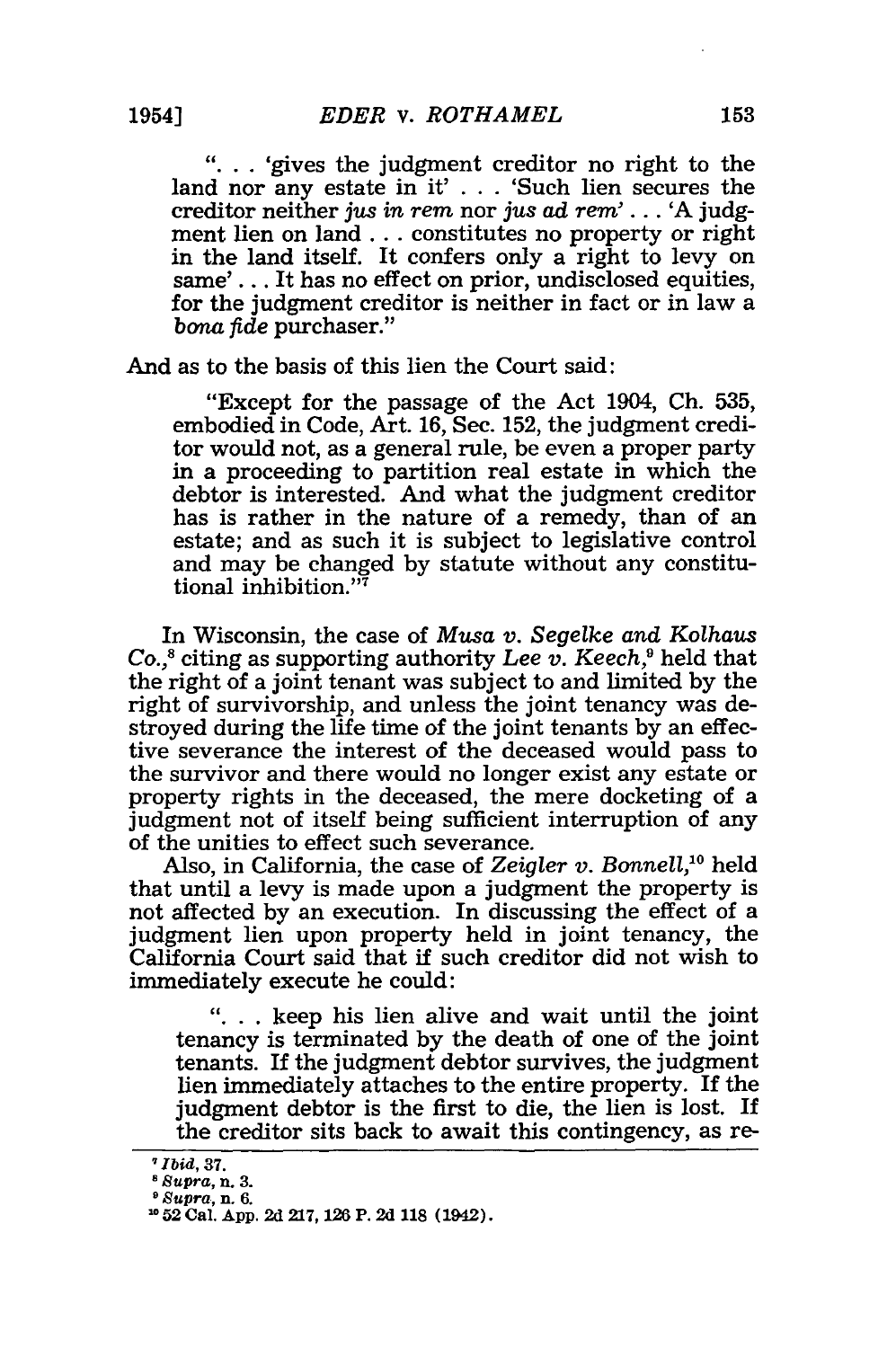spondent did in this case, he assumes the risk of losing his lien."<sup>11</sup>

In Illinois, this view was enunciated in *Spikings v. Ellis,"* wherein it was stated:

"The law seems to be well settled that a creditor by proper action can reach the interest or title to property held by the debtor in joint tenancy, if he does it before the life tenant dies, but the same cannot be reached after the debtor's death, because the title then has become vested in the other joint tenant."

A Canadian court in *Power v. Grace,"3* held that a joint tenancy was not severed so as to defeat the right of survivorship by the mere filing of a writ of  $\hat{\mu}$ ,  $\hat{\mu}$ , in the sheriff's office by a judgment creditor against a joint tenant. The court cited as authority *Abergavenny's Case,4* which is perhaps the oldest case of record upon the point in concern, wherein it was held that two joint tenants for life could not defeat the execution of a creditor of one of the tenants by a release before execution, but if such judgment debtor died before execution, the survivor would hold the estate discharged of any such lien or execution.

Thus, a review of the authorities seems to establish that a judgment does not of itself contain sufficient import so as to effect a severance of a joint tenancy merely from its docketing, and that in order to defeat the right of survivorship which arose with the initiation of that tenancy, the judgment must be satisfied before that equity has had the opportunity of vesting. Such a conclusion seems to be a logical application of the principles involving joint tenancies. In order to have a joint tenancy there are four essential elements necessary, which elements are known as "the four unities". These are: unity of interest, unity of title, unity of time and unity of possession. In other words, each of the tenants must have one and the same interest, conveyed by the same act or instrument, which is to vest at one and the same time, except in cases of uses and executory interests; and each must have entire possession of every parcel of the property held in joint tenancy as well as of the whole, for each joint tenant holds the whole jointly but nothing in severalty *(Per my et per tout).* A joint

**<sup>-</sup>** *Ibid,* 120-121.

<sup>12 290</sup> **I1.** App. **585, 8** N. E. 2d 962, 965 (1937).

**<sup>1</sup>** (1932) Ont. Rep. 357, (1932) 2 D. L. R. 793. **"** 6Co. Rep. **78b,** 77 Eng. Rep. 373 (1607).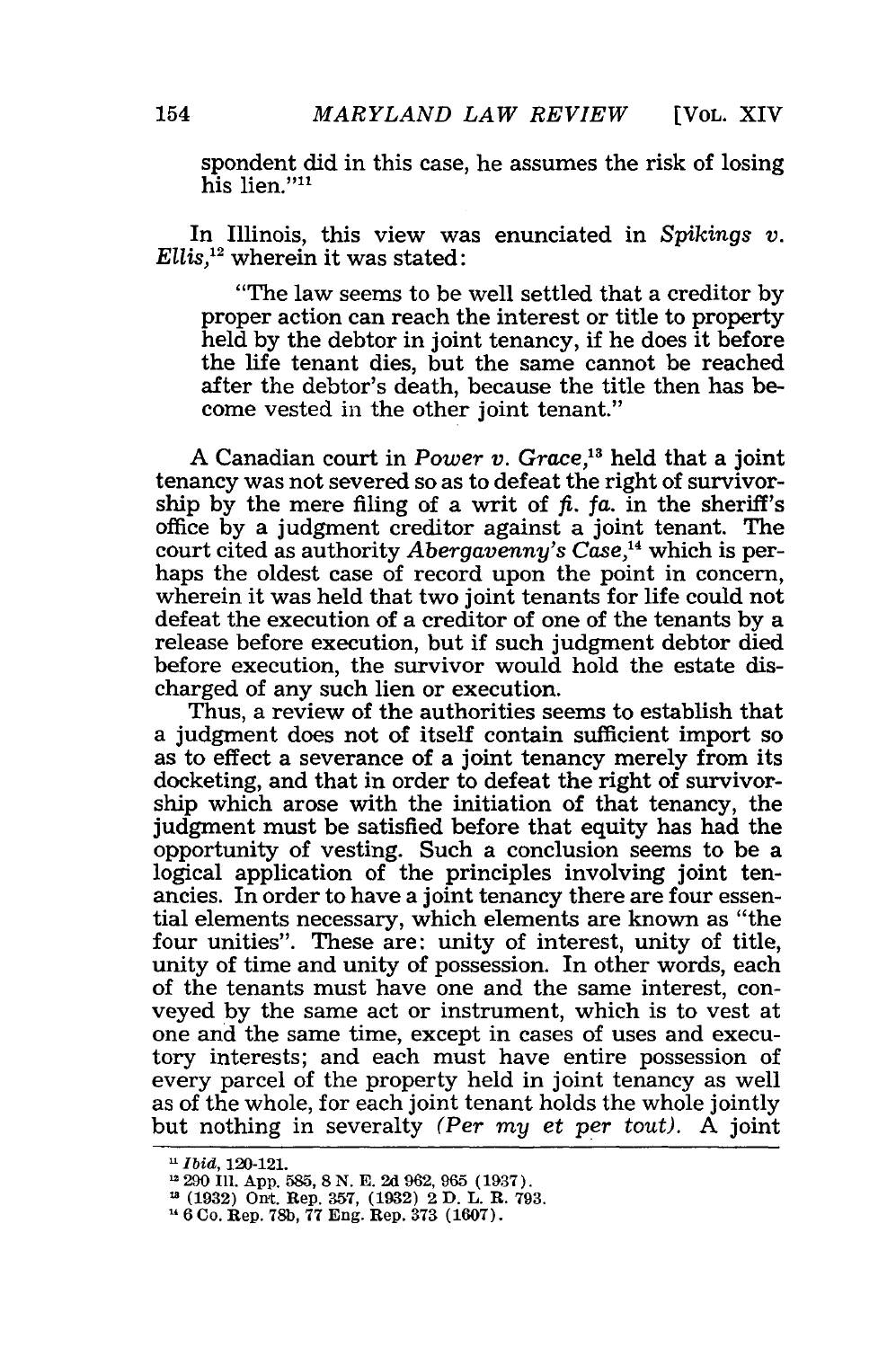tenancy once established may be terminated or severed by any voluntary or involuntary act which would destroy one or more or the unities; provided, however, that such severance occurs before the death of the joint tenant whose interest is to be alienated (thereby creating a tenancy in common), and before the surviving joint tenant becomes owner of the whole by virtue of his right of survivorship, which would immediately become operative and vested on death of the deceased joint tenant.

The legal soundness and practical necessity of agreeing with the weight of authority becomes quite apparent if one examines the circumstances involving the question of severance by a mortgage by one joint tenant of his undivided interest in the estate, rather than the docketing of a judgment against such a party. Attention is drawn to dictum in the principal case wherein the Court stated:

"The joint tenant may mortgage his interest. The joint tenancy will be destroyed by this conveyance. *Wolf v. Johnston,* 157 Md. 112, 145 A. 363; **..."**

In those jurisdictions, including Maryland, which adhere to the "title theory" in regard to the legal import of a mortgage, such dictum is a logical conclusion, for the mortgage would interrupt the unity of title and effectively sever the joint tenancy in accordance with the apparent legal intention of the subscribing parties. The consequence is that a subsequent release of the mortgage would not of itself automatically reinstate the pre-existing joint tenancy, but a new conveyance would be necessary for such reestablishment, even though the parties may have actually only contemplated the mortgage as a security measure without interruption of the nature of their estate. In contrast one would expect a mortgage to have a somewhat different effect in those states which subscribe to the "lien theory". The logical application of the legal principles applied in the judgment cases would seem to infer that the mere lien would not effect a severance and destroy the survivorship until foreclosure, although in Indiana, a "lien theory" state, the contrary has been held in the case of *Wilken v. Young*<sup>16</sup> The theory, application, and practical effect of a judgment operating upon the interest of a joint tenancy, lies somewhere in the realm between these two mortgage theories. The ultimate beginning and end of any such inquiry will rest upon the determination of the intended judicial nature

**<sup>15</sup>** *Supra,* **n. 1, 862.**

**<sup>&</sup>quot; 144 Ind. 1, 41 N. E. 68 (1895).**